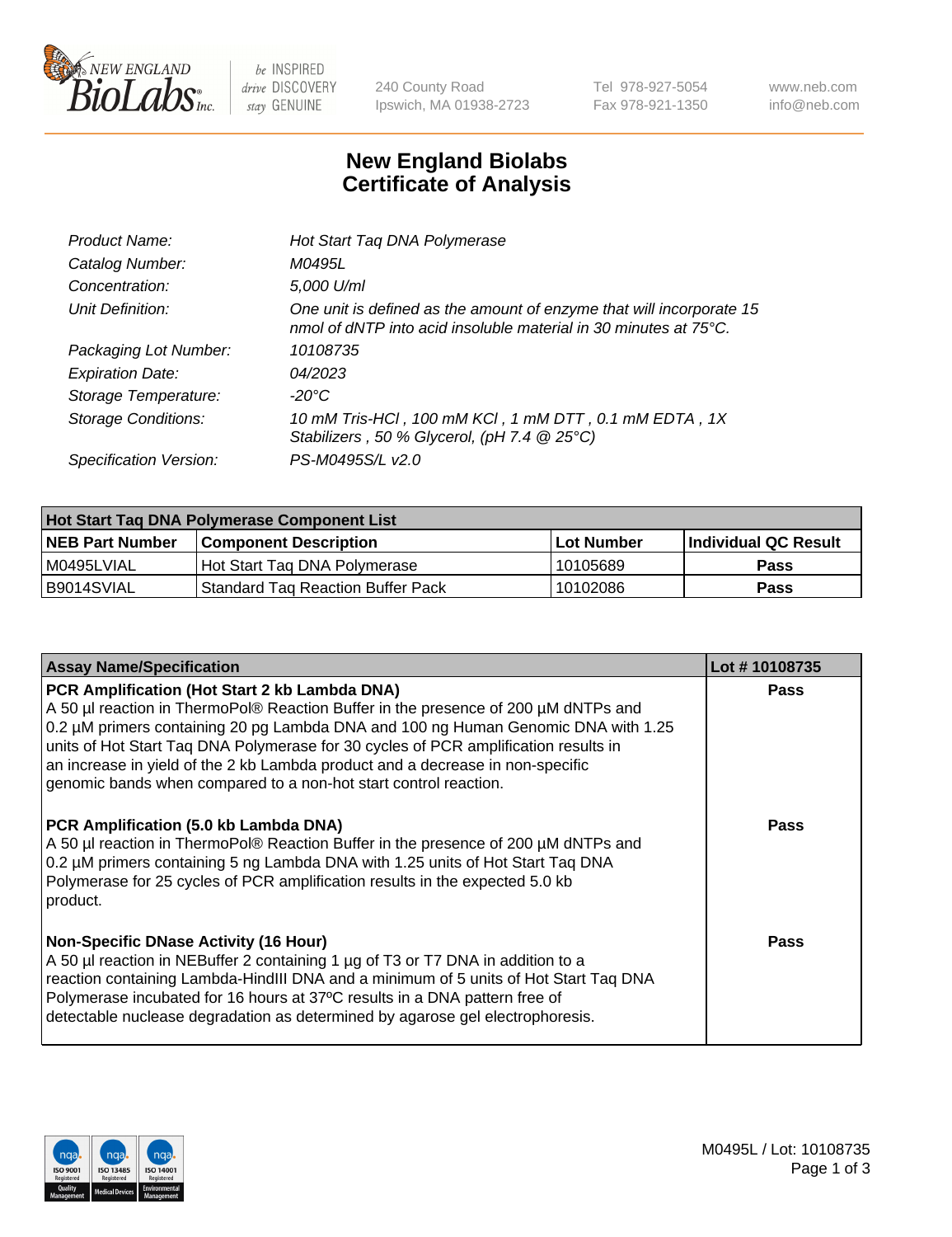

be INSPIRED drive DISCOVERY stay GENUINE

240 County Road Ipswich, MA 01938-2723 Tel 978-927-5054 Fax 978-921-1350 www.neb.com info@neb.com

| <b>Assay Name/Specification</b>                                                                                                                                                                                                                                                                                                                                                                                              | Lot #10108735 |
|------------------------------------------------------------------------------------------------------------------------------------------------------------------------------------------------------------------------------------------------------------------------------------------------------------------------------------------------------------------------------------------------------------------------------|---------------|
| Inhibition of Primer Extension (Hot Start, Radioactivity Incorporation)<br>A 50 µl primer extension assay in ThermoPol® Reaction Buffer in the presence of 200<br>µM dNTPs including [3H]-dTTP, containing 15 nM primed single-stranded M13mp18 with<br>2.5 units of Hot Start Taq DNA Polymerase incubated for 16 hours at 25°C yields > 95%<br>inhibition when compared to a non-hot start control reaction.               | <b>Pass</b>   |
| <b>Endonuclease Activity (Nicking, Hot Start)</b><br>A 50 µl reaction in ThermoPol® Reaction Buffer containing 1 µg of supercoiled<br>PhiX174 DNA and a minimum of 20 units of Taq DNA Polymerase incubated for 4 hours at<br>37°C and 75°C results in <10% conversion to the nicked form as determined by agarose<br>gel electrophoresis.                                                                                   | <b>Pass</b>   |
| <b>Protein Purity Assay (SDS-PAGE)</b><br>Taq DNA Polymerase is ≥ 99% pure as determined by SDS-PAGE analysis using Coomassie<br>Blue detection.                                                                                                                                                                                                                                                                             | <b>Pass</b>   |
| <b>RNase Activity (Extended Digestion)</b><br>A 10 µl reaction in NEBuffer 4 containing 40 ng of a 300 base single-stranded RNA<br>and a minimum of 1 µl of Hot Start Taq DNA Polymerase is incubated at 37°C. After<br>incubation for 16 hours, >90% of the substrate RNA remains intact as determined by<br>gel electrophoresis using fluorescent detection.                                                               | <b>Pass</b>   |
| <b>Phosphatase Activity (pNPP)</b><br>A 200 µl reaction in 1M Diethanolamine, pH 9.8, 0.5 mM MgCl2 containing 2.5 mM<br>p-Nitrophenyl Phosphate (pNPP) and a minimum of 100 units Taq DNA Polymerase<br>incubated for 4 hours at 37°C yields <0.0001 unit of alkaline phosphatase activity<br>as determined by spectrophotometric analysis.                                                                                  | <b>Pass</b>   |
| qPCR DNA Contamination (E. coli Genomic)<br>A minimum of 5 units of Hot Start Taq DNA Polymerase is screened for the presence of<br>E. coli genomic DNA using SYBR® Green qPCR with primers specific for the E. coli 16S<br>rRNA locus. Results are quantified using a standard curve generated from purified E.<br>coli genomic DNA. The measured level of E. coli genomic DNA contamination is $\leq 1$ E.<br>coli genome. | <b>Pass</b>   |
| Single Stranded DNase Activity (Hot Start, FAM-Labeled Oligo)<br>A 50 µl reaction in ThermoPol® Reaction Buffer containing a 10 nM solution of a<br>fluorescent internal labeled oligonucleotide and a minimum of 25 units of Taq DNA<br>Polymerase incubated for 30 minutes at 37°C and 75°C yields <10% degradation as<br>determined by capillary electrophoresis.                                                         | Pass          |

This product has been tested and shown to be in compliance with all specifications.